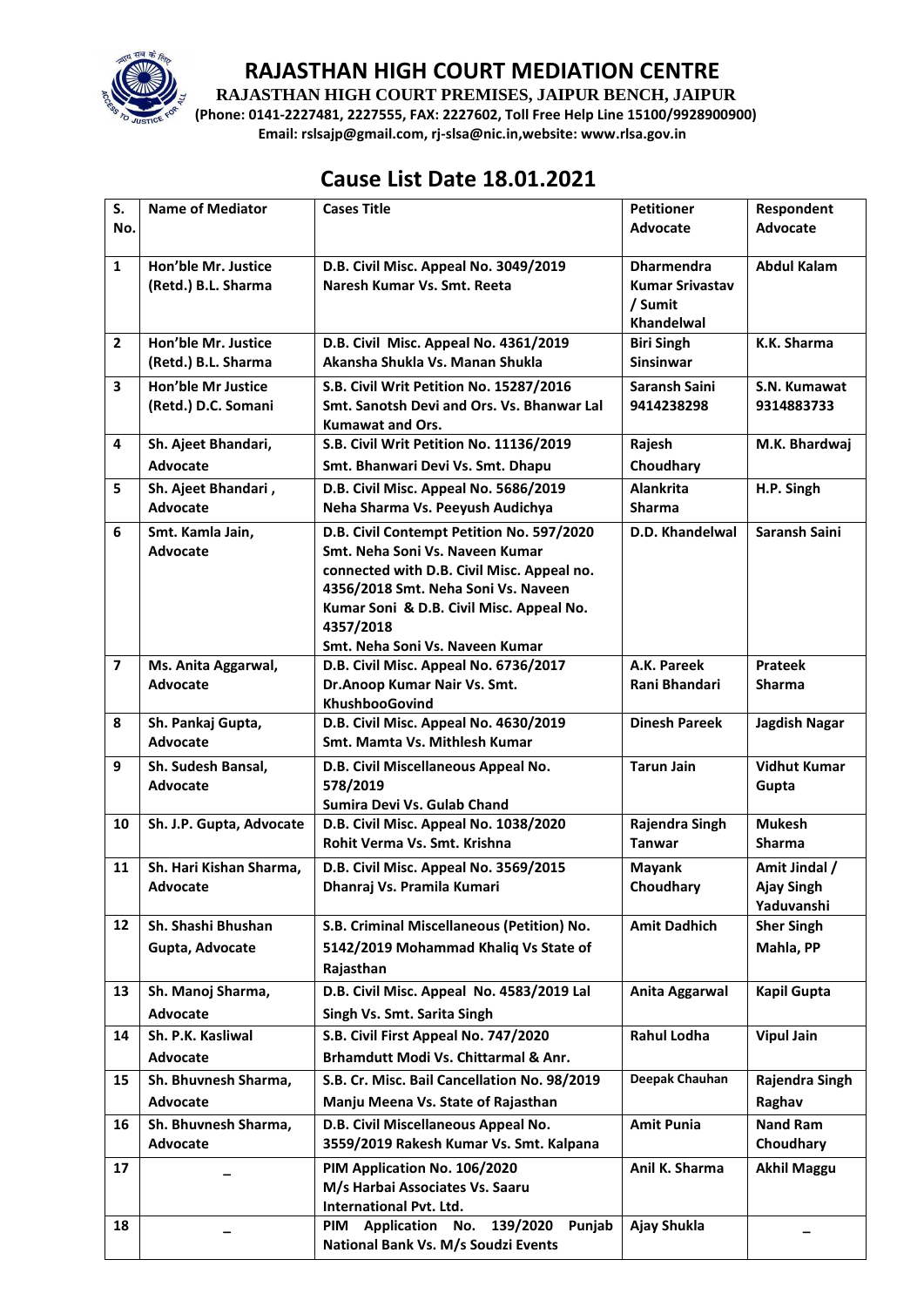

**RAJASTHAN HIGH COURT PREMISES, JAIPUR BENCH, JAIPUR**

**(Phone: 0141-2227481, 2227555, FAX: 2227602, Toll Free Help Line 15100/9928900900) Email: rslsajp@gmail.com, rj-slsa@nic.in,website: www.rlsa.gov.in**

| 19 | Application No. 136/2020 Punjab<br><b>PIM</b><br>National Bank Vs. M/s Décor Furniture Art                     | Ajay Shukla |  |
|----|----------------------------------------------------------------------------------------------------------------|-------------|--|
| 20 | Application No. 138/2020 Punjab<br><b>PIM</b><br>National Bank Vs. Om Sai Books & Stationery                   | Ajay Shukla |  |
| 21 | Application No. 137/2020 Punjab<br>PIM<br>National Bank Vs. M/s RidhiSidhi Creations                           | Ajay Shukla |  |
| 22 | Application No. 119/2020 Punjab<br>PIM<br>National Bank Vs. M/s Parinay Cards &<br><b>Furniture Collection</b> | Ajay Shukla |  |
| 23 | Application No. 140/2020 Punjab<br>PIM<br>National Bank Vs. M/s Shiv Yog Sergical                              | Ajay Shukla |  |
| 24 | PIM Application No. 118/2020 Bank of India<br>Vs. Jitendra Kumar Sharma                                        | Ajay Shukla |  |
| 25 | PIM Application No. 135/2020 Bank of India<br>Vs. M/s MaaBhagwati Industries                                   | Ajay Shukla |  |

**Learned Advocates are requested to get such matters referred to Mediation Centre, which in their opinion can be mutually settled by the parties on persuasion by trained Mediators, especially the matters arising out of matrimonial/ family disputes – divorce petitions, maintenance, custody of children, suit for injunction and/or declaration, partition, specific performance, recovery of possession, money suits, disputes between the landlord and tenant, Negotiable Instruments Act, Company matters and the matters of like nature. Learned Advocates may also provide the list of such cases to the Registrar (Judicial) Rajasthan High Court, Bench at Jaipur.** 

 **By Order** 

**(Vikash Kumar Khandelwal) Special Secretary (Mediation & Arbitration) Rajasthan State Legal Services Authority Jaipur**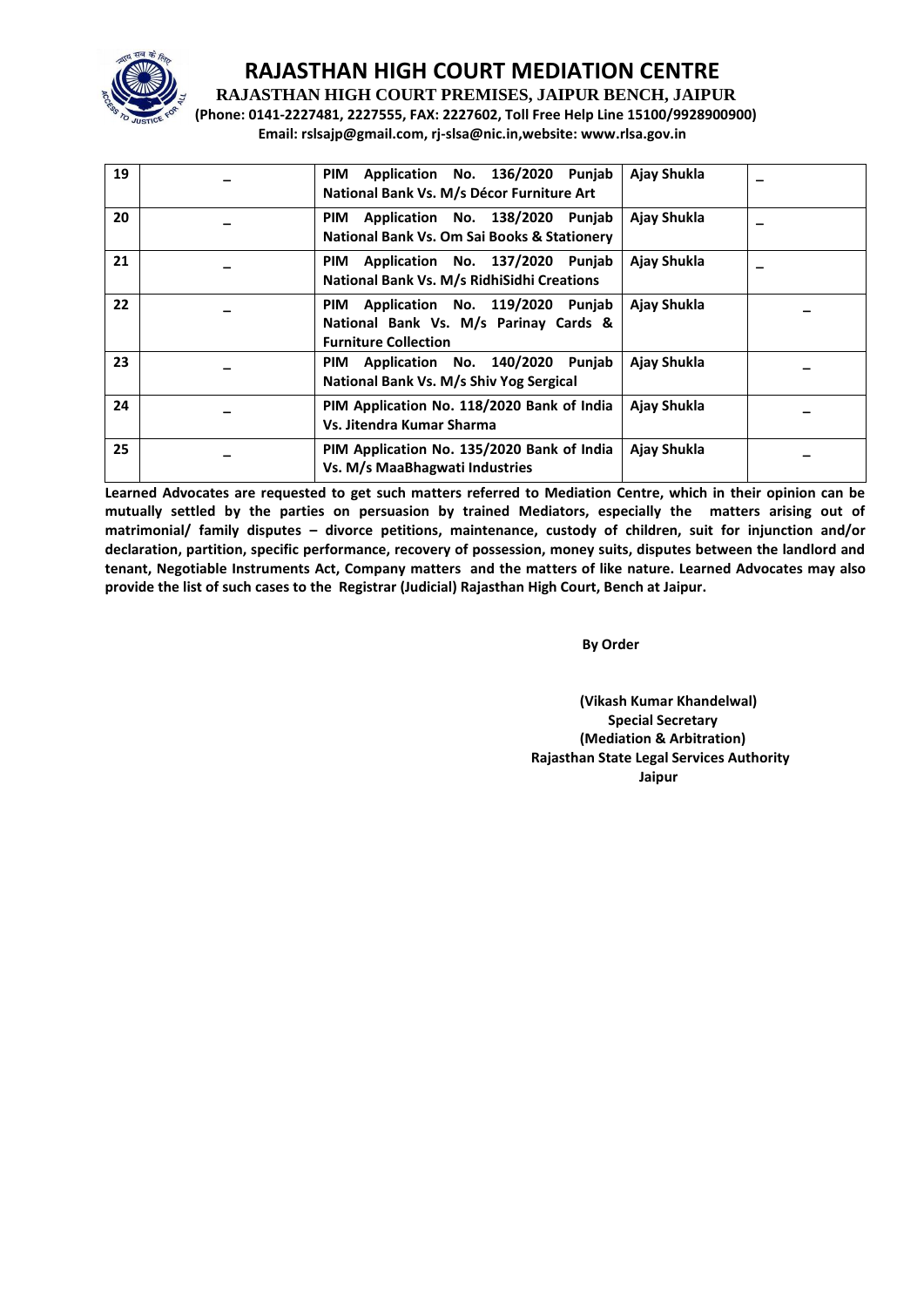

**RAJASTHAN HIGH COURT PREMISES, JAIPUR BENCH, JAIPUR**

**(Phone: 0141-2227481, 2227555, FAX: 2227602, Toll Free Help Line 15100/9928900900) Email: rslsajp@gmail.com, rj-slsa@nic.in,website: www.rlsa.gov.in**

# **Cause List Date 19.01.2021**

| S.             | <b>Name of Mediator</b>                 | <b>Cases Title</b>                                                                | <b>Petitioner</b>          | Respondent                                  |
|----------------|-----------------------------------------|-----------------------------------------------------------------------------------|----------------------------|---------------------------------------------|
| No.            |                                         |                                                                                   | Advocate                   | <b>Advocate</b>                             |
| $\mathbf{1}$   | Hon'ble Mr. Justice                     | S.B. Criminal Misc. Bail Application No.                                          | <b>Subhash Chand</b>       | R.B. Sharma                                 |
|                | (Retd.) Prashant Kumar<br>Agarwal       | 3222/2020 Nitesh Kumar Soni Vs. State of<br>Rajasthn                              | <b>Khandelwal</b>          | Ganthola                                    |
| $\overline{2}$ | Hon'ble Mr. Justice                     | D.B. Civil Miscellaneous Appeal No.                                               | Narendra Kumar             |                                             |
|                | (Retd.) J.K. Ranka                      | 1029/2020                                                                         | <b>Pareek</b>              |                                             |
|                | Hon'ble Mr. Justice                     | Om Prakash Vs. Smt. Munesh                                                        |                            | <b>Vivek</b>                                |
| 3              | (Retd.) D.C. Somani                     | D.B. Civil Miscellaneous Appeal No.<br>190/2020 Bhanwar Singh Vs. Smt. Praveen    | Ms. Anita<br>Agarwal /     | Choudhary                                   |
|                |                                         | <b>Shekhawat</b>                                                                  | Laxmi Kant                 |                                             |
|                |                                         |                                                                                   | <b>Tailor</b>              |                                             |
| 4              | Sh. D.P. Sharma,<br>RHJS (Retd.)        | D.B. Civil Misc. Appeal No. 534/2020<br>Lakhan Singh Vs. Shankuntala              | Siya Ram<br><b>Sharma</b>  | <b>Himmat Singh</b><br><b>Bidarwar</b>      |
| 5              | Sh. Kamal Raj Singhvi,                  | D.B. Civil Miscellaneous Appeal No.                                               | Rajesh Sharma              | Hari Kishan                                 |
|                | RHJS (Retd.)                            | 3697/2014 Smt. Maya Saini Vs Jagdish Saini                                        |                            | <b>Sharma</b>                               |
| 6              | Sh. Vinodi Lal Mathur,                  | D.B. Civil Misc. Appeal No. 3965/2019                                             | Neeraj Batra               | O.P. Mishra                                 |
|                | Advocate                                | Archana Tiwari Vs. Nikhil Tiwari                                                  |                            |                                             |
| $\overline{7}$ | Ms. Anita Aggarwal,                     | D.B. Civil Misc. Appeal No. 4258/2017                                             | <b>Amit Poonia</b>         | B.B. Ojha                                   |
|                | <b>Advocate</b>                         | Ajay Kumar Vs. Smt. Manesh                                                        |                            |                                             |
| 8              | Smt. Sumati Bishnoi,                    | D.B. Civil Misc. Appeal No. 5981/2019 Manju                                       | <b>Vijay Poonia</b>        | <b>Jitendra</b>                             |
|                | Advocate                                | <b>Vs. Vinod Kumar</b>                                                            |                            | <b>Shekhawat</b>                            |
| 9              | Smt. Sumati Bishnoi,<br><b>Advocate</b> | D.B. Civil Misc. Appeal No. 3979/2019<br>NehaKhandelwal Vs. Saurabh Gupta         | <b>Kunal Kant</b><br>Rawat | <b>Deepak</b><br>Chauhan                    |
| 10             | Smt. Sumati Bishnoi,                    | D.B. Civil Misc. Appeal No. 1330/2015                                             | <b>Amit Dadhich</b>        | <b>Shailesh</b>                             |
|                | <b>Advocate</b>                         | GayatriKumariMeena Vs. MordhwajMeena                                              |                            | Prakash                                     |
|                |                                         |                                                                                   |                            | Sharma /                                    |
|                |                                         |                                                                                   | <b>Anil Jain</b>           | <b>Ganesh Gupta</b><br><b>Ankit Agrawal</b> |
| 11             | Sh. Manish Kumawat,<br><b>Advocate</b>  | <b>Civil Transfer Application No. 19/2019</b><br>Bhavna Sharma Vs. Narendra Kumar |                            |                                             |
| 12             | Sh. Rajendra Singh                      | D.B. Civil Misc. Appeal No. 3235/2018                                             | <b>Nitin Jain</b>          | Vijay                                       |
|                | Shekhawat, Advocate                     | connected with 3219/2018                                                          |                            | Choudhary                                   |
| 13             | Ms. Anupama                             | Dipendra Yadav Vs. Smt. Pratima Yadav<br>D.B. Civil Misc. Appeal No. 3384/2019    | <b>Kuldeep Aswal</b>       | <b>Ram Manohar</b>                          |
|                | Chaturvedi, Advocate                    | Gaurav Bhardwaj Vs. Smt. Swati Bhardwaj                                           |                            | <b>Sharma</b>                               |
|                |                                         |                                                                                   |                            |                                             |
| 14             | Sh. Hari Kishan Sharma,<br>Advocate     | D.B. Civil Misc. Appeal No. 6481/2019<br>Smt. Sheela Vs. Vedprakash Bairwa        | <b>Bipin Gupta</b>         | Ravi Bhojak                                 |
| 15             | Sh. P.K. Kasliwal,                      | S.B. Criminal Misc. Petition No. 628/2016                                         | S.S. Sunda                 | Anil Agarwal,                               |
|                | Advocate                                | Rakhi and Ors. Vs. State of Rajasthan and                                         |                            | <b>Vikram Singh</b>                         |
| 16             | Sh. Ankur Rastogi,                      | Anr.<br>S.B. Civil Misc. Appeal No. 3466/2018 Kana                                | V.L. Mathur,               | Chuhan<br><b>Dharmendra</b>                 |
|                | <b>Advocate</b>                         | Ram Vs. Madan Singh                                                               | Suresh Kashyap             | Jain                                        |
| 17             | Sh. Ashwani Chobisa,                    | S.B. Criminal Revision Petition No.                                               | Raghunandan                | <b>Shubham Bhati</b>                        |
|                | Advocate                                | 1425/2019 Asha Devi and Anr. Vs. Mool                                             | <b>Sharma</b>              |                                             |
| 18             |                                         | Singh<br>PIM Application No. 131/2020 Shivakriti                                  | <b>Dileep Shivpuri</b>     |                                             |
|                |                                         | International Ltd. Vs. M/s Shankar Cables                                         |                            |                                             |
|                |                                         | <b>Industries</b>                                                                 |                            |                                             |
| 19             |                                         | PIM Application No.123/2020 State Bank of                                         | <b>Jayant Vaze</b>         |                                             |
|                |                                         | India Vs. M/s Color-N-Craft & Anr.                                                | Jaipuria                   |                                             |